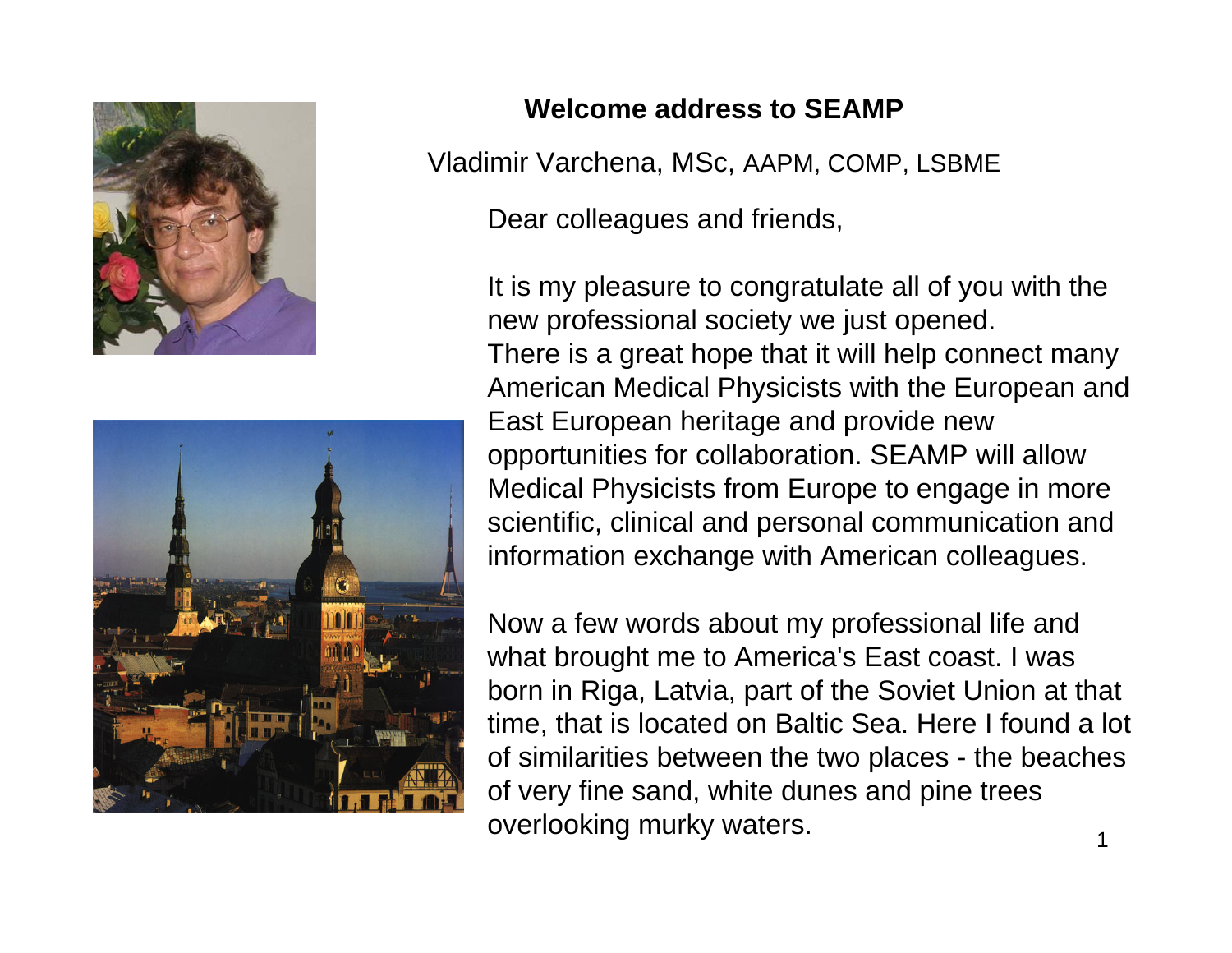

I received my MSc degree in Solid State Physics in 1977. The Medical Physics was not a formal degree available in our profession at the time.



In 1981 I started as a Junior Research Engineer in the Thermoluminescent Dosimetry Research Department at Riga Medical School. Our Department was located in one of the old buildings that were part of Paula Stradina Republican Hospital (now Medical University Hospital). On leaving the department in 1991, I was Senior Research Scientist and awarded Best Young Inventor, had numerous published papers and most importantly was the creator of the anthropomorphic pediatric dosimetry phantoms of different age groups.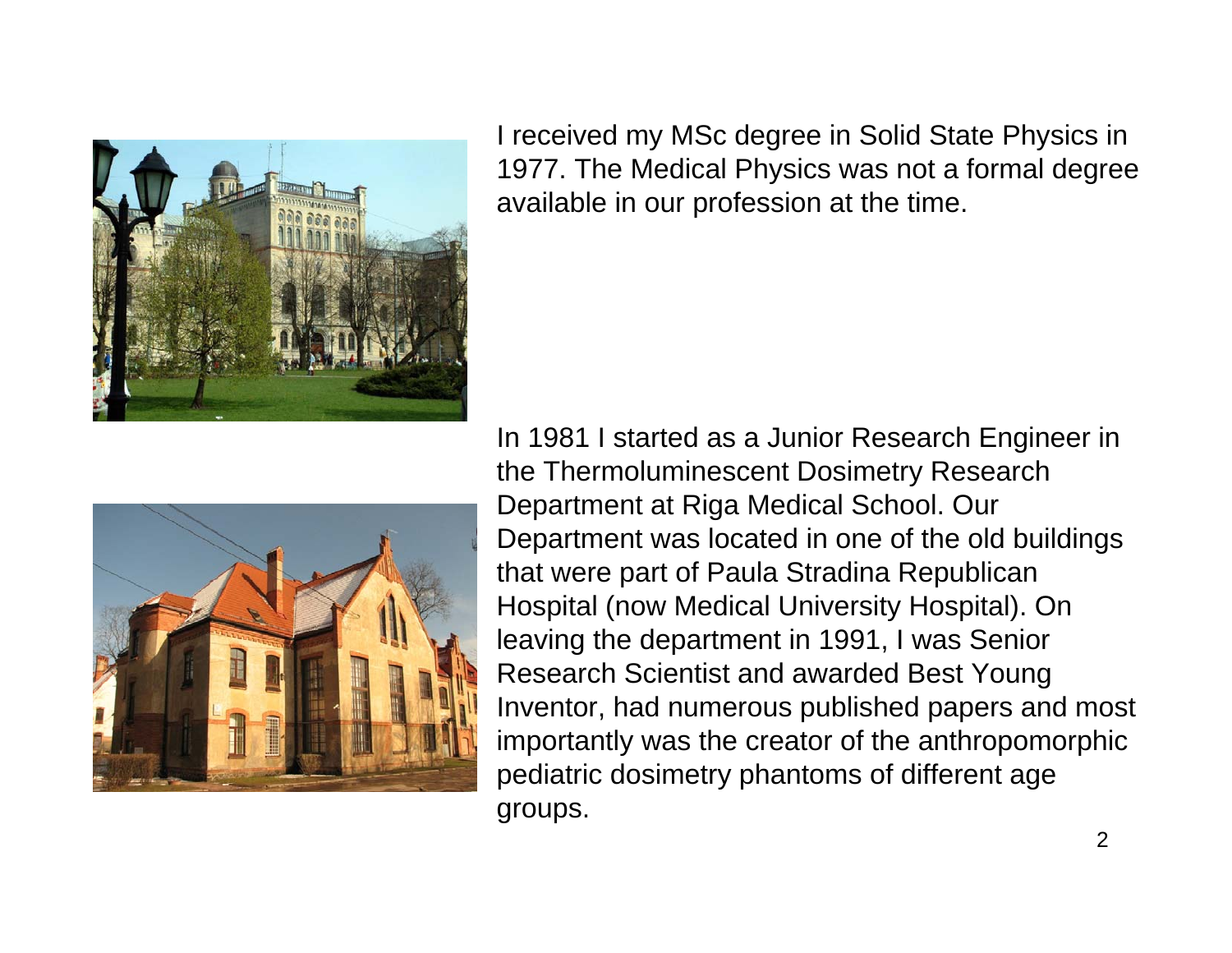

The first anthropomorphic dosimetry phantom was a newborn without skeleton and was developed in 1986.

It included tissue equivalent lungs.

The second phantom contained natural skeleton.

Newborn, 1 and 5 year old phantoms were completed by 1988**.**

All made with natural skeletons.

TLD locations were optimized for internal radiosensitive organs.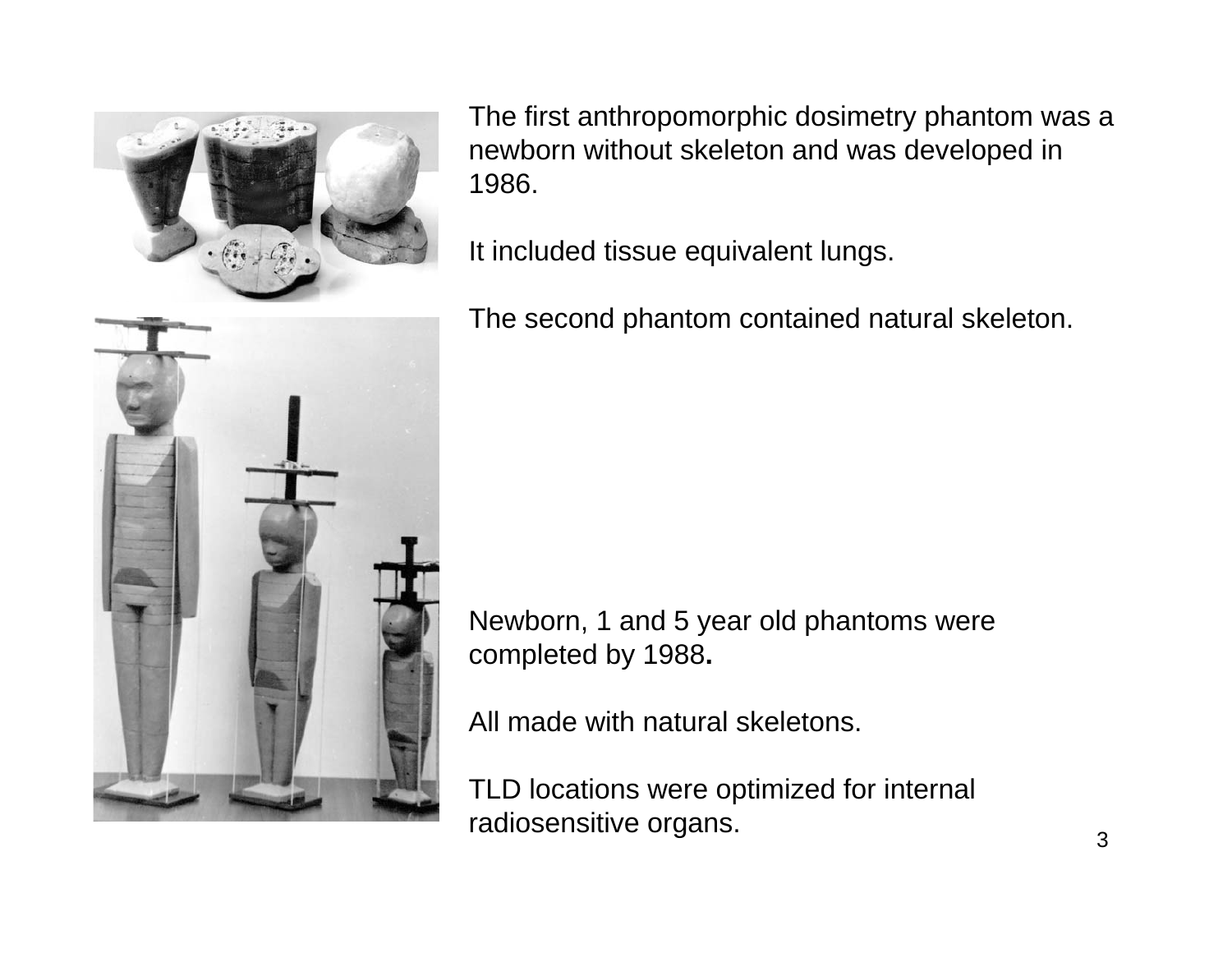

In 1988 I founded ATOM Ltd., a development Company in the field of Medical Physics with the goal to commercialize existing phantoms and design more.

In 1991– ATOM Family was created:

**Newborn** 1 year old 5 year old 10 year old 15 year old MaleFemale

All phantoms contained artificial skeletons and lungs. Positions of 19 sensitive organs were based on extensive anatomical research. TLD locations were optimized for all organs.

In 1997 my family and I moved to Toronto, Canada and two years later to Virginia Beach, Virginia.